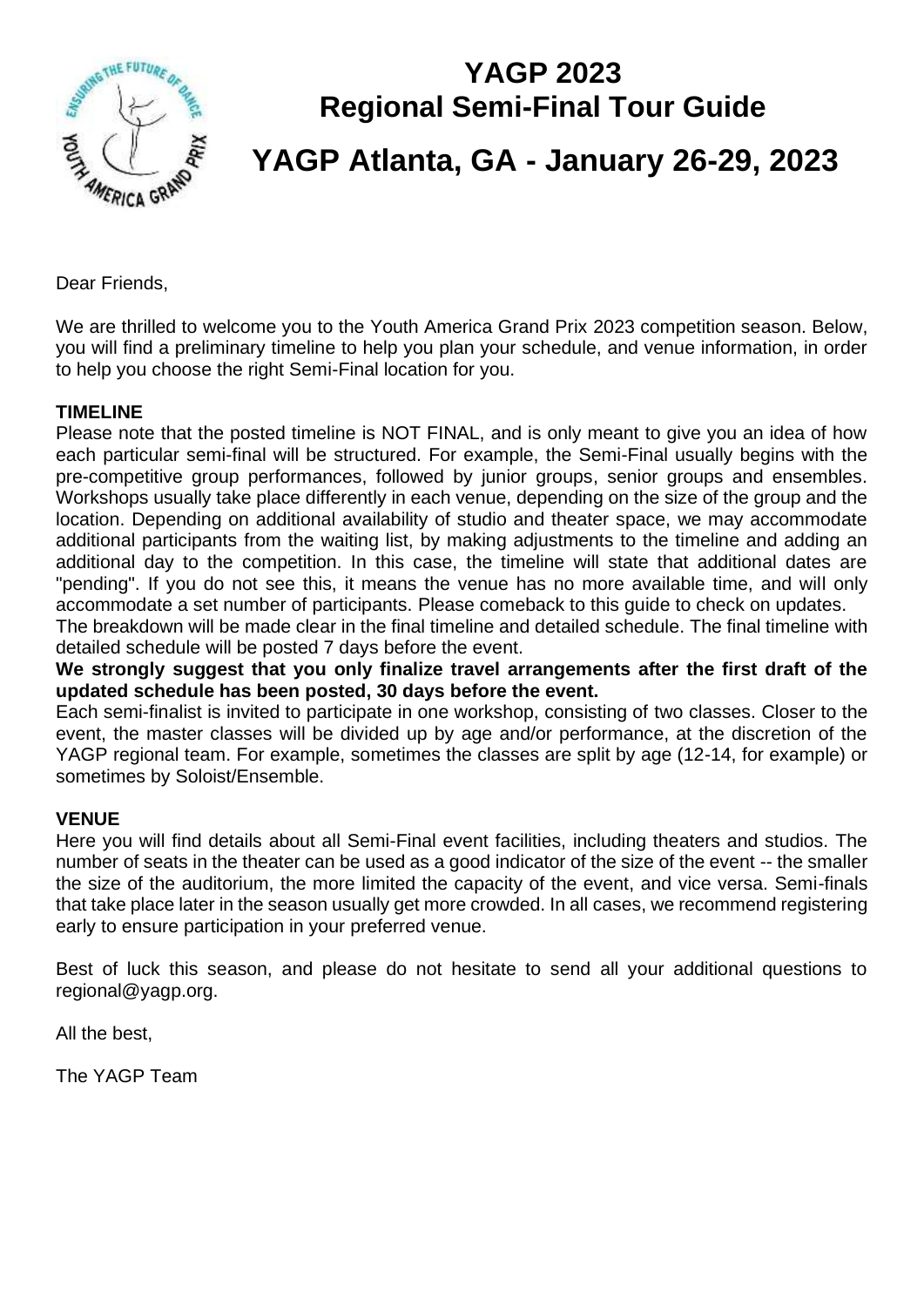## **YAGP 2023 Atlanta, GA Important Information**

### **About the Venue:**

The Ferst Center for the Arts is located on the beautiful campus of Georgia Institute of Technology, a few minutes drive from downtown Atlanta. For those who are planning to fly, the Atlanta Airport is one of the biggest travel hubs, with many convenient connecting flights from virtually anywhere in the country. Master Classes usually take place at the expansive Atlanta Ballet studios, which are 4 miles, or approximately a 10-minute drive from the theater.

### **Theater:**

**Theater:** Georgia Institute of Technology Ferst Center for the Arts **Address:** 349 Ferst Drive, Atlanta, GA 30332-0468 **Website**: <http://arts.gatech.edu/> **Stage Size:** 52' x 35' **Auditorium Size:** 1,159 seats **Nearby restaurants:** A variety of options within a short walking distance **Parking:** Theater has a parking lot \$5/day if prepaid online, or \$7/day onsite. For a map of the University Campus, please see [here.](http://arts.gatech.edu/directions-and-parking-0)



**Studios:** Pending

**Distances:**

**Distance from airport to theater:** 11 miles, approximately 25 minutes driving **Distance from airport to studios:** 15 miles, approximately 35 minutes driving **Distance between theater and studios:** 4.5 miles, approximately 20 minutes driving